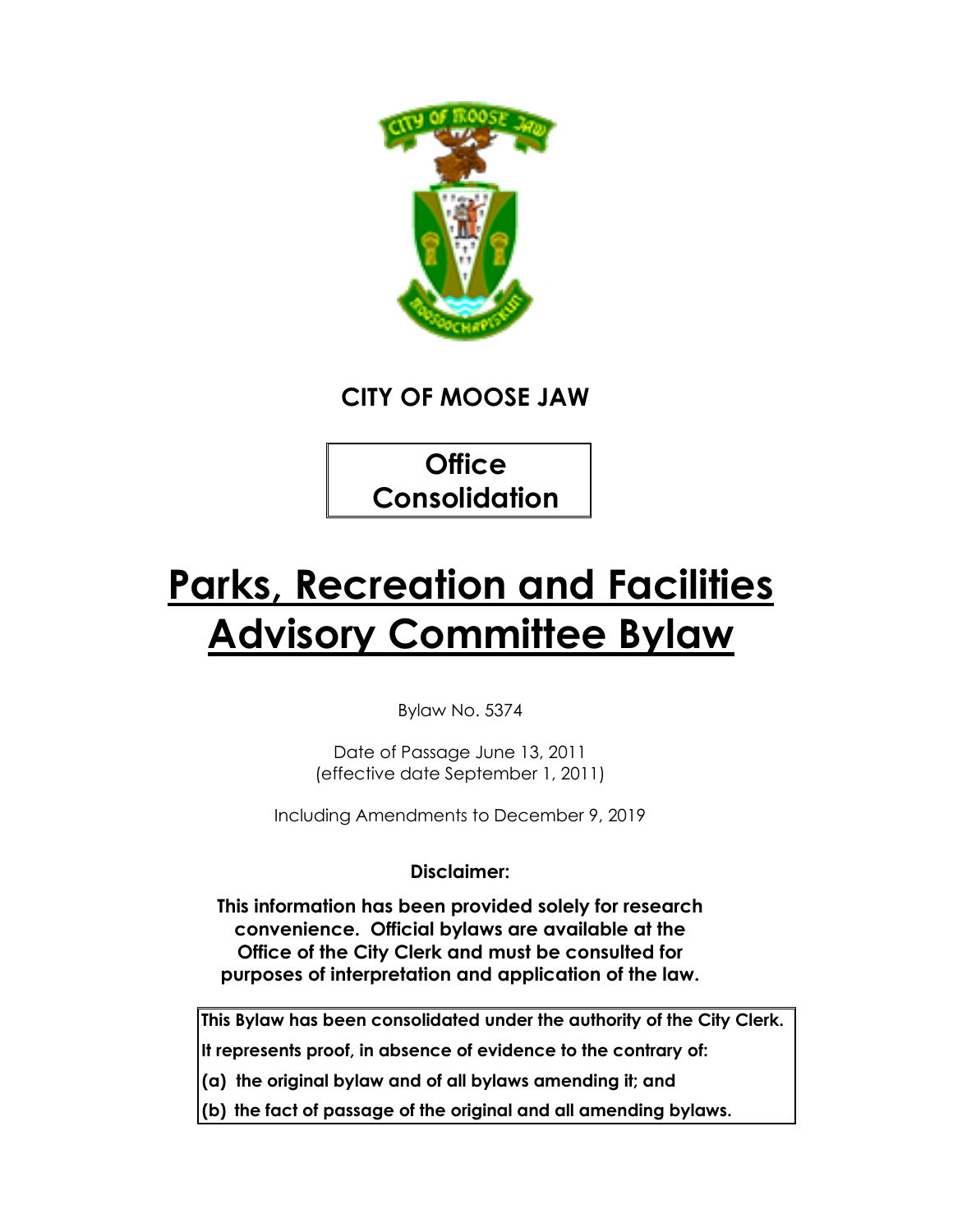**AMENDMENTS DATE PASSED FORCE/EFFECT**

Bylaw No. 5606 December 9, 2019 January 1, 2020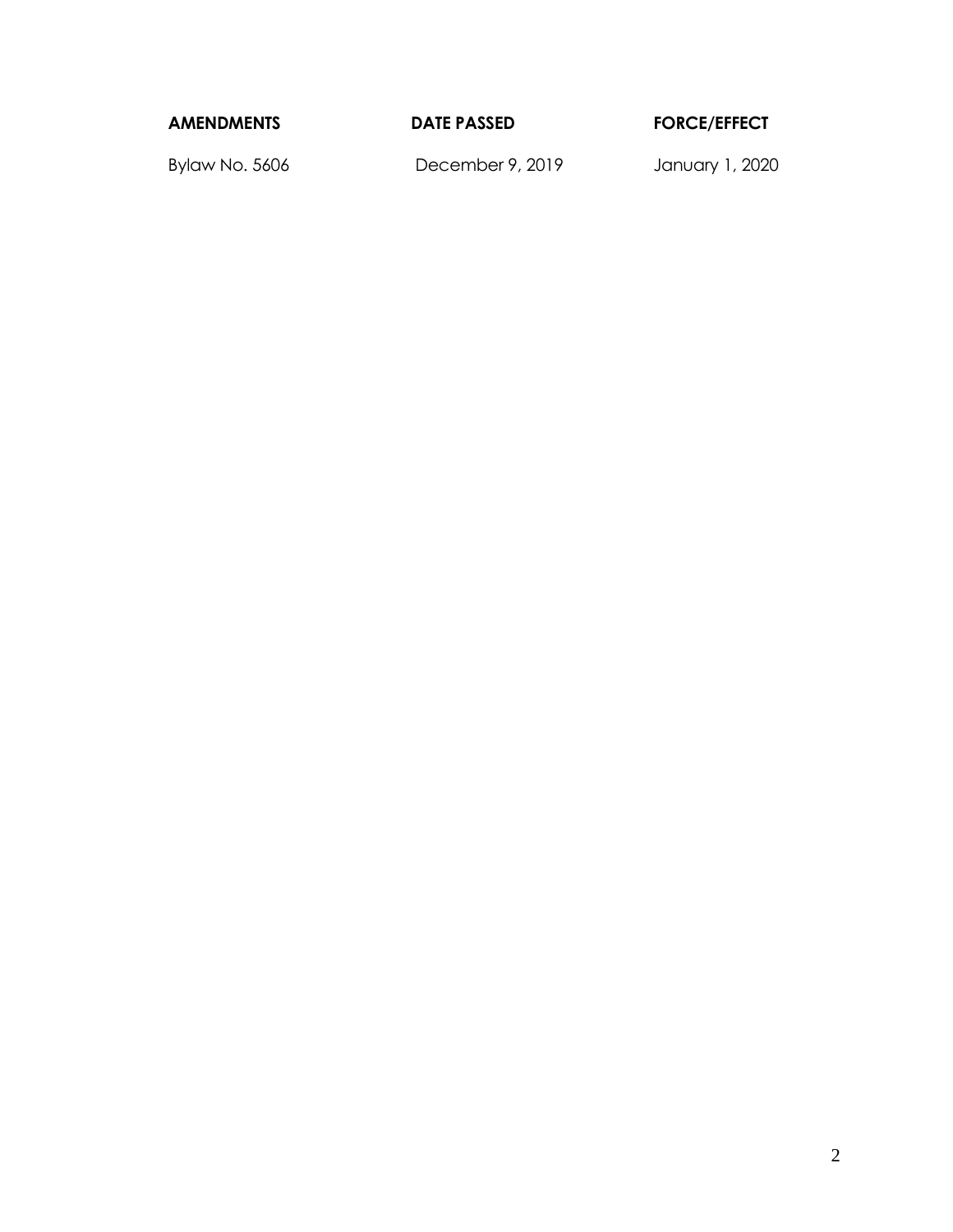#### **BYLAW NO. 5374**

#### **PARKS, RECREATION AND FACILITIES ADVISORY COMMITTEE BYLAW**

**===================================================**

**THE MUNICIPAL COUNCIL OF THE CITY OF MOOSE JAW ENACTS AS FOLLOWS**:

#### **Definitions**

1 In this Bylaw:

(a) "**Code of Ethics Bylaw**" means Bylaw No. 4381, A Bylaw of the City of Moose Jaw to Adopt a Code of Ethics for Officials and Employees and Persons Appointed to Boards, Committees and Commissions of the City of Moose Jaw.

(b) "**Committee**" means the Parks, Recreation and Facilities Advisory Committee.

*(Bylaw No. 5606)*

(c) "**Department**" means the City's Parks and Recreation Department.

(d) "**Procedure Bylaw**" means Bylaw 5176, A Bylaw of the City of Moose Jaw Governing the Proceedings of City Council and any Committees Established by City Council for the Administration of the Business of City Council.

#### **Establishment of Committee**

2 Pursuant to section 55 of *The Cities Act*, City Council continues the Parks and Recreation Advisory Committee.

#### **Duties/Functions**

3 Acting in an advisory role for the City, the Committee shall:

(a) advise and make recommendations on policy matters as to how best the duties and objectives of the Department may be performed;

(b) recommend policies, rules and regulations concerning the use of lands set aside for parks, cemeteries or recreation purposes;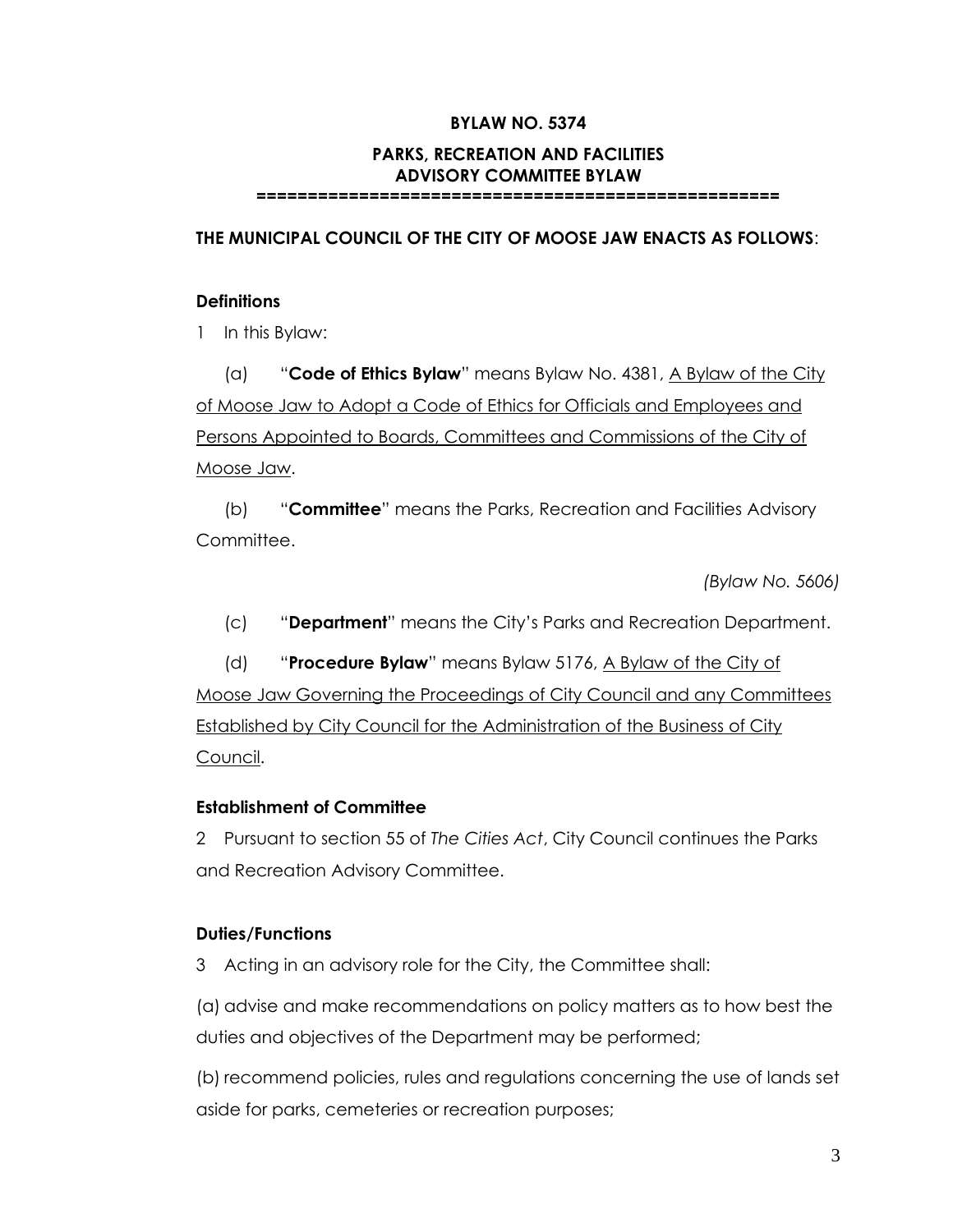(c) encourage individuals and groups to offer constructive criticism of the City's parks and recreation policies and to discuss with those individuals and groups ways and means of improving parks and recreation services;

(d) stimulate and promote the interest of the public in civic beautification;

(e) act as a liaison body between civic government and all horticultural and recreational bodies in the City;

(f) recommend measures to ensure that the physical development of parks and recreation lands and facilities meets the overall recreational needs of the public;

(g) in conjunction with the community public engagement, study the need for, and make recommendations as to the size and location of, additional parks and recreations areas;

*(Bylaw No. 5606)* 

(h) co-operate with the School Boards in planning joint development policies to encourage more advantageous and economic use of school, park and recreation facilities by the public;

(i) consider and make recommendations in connection with charges to be made for the use of parks, recreation, cemetery, campground and other lands and facilities under the control of the Department;

(j) set up an advisory group or groups to assist or advise the Committee in its activities; and

(k) advise and make recommendations with respect to any other parks and recreation related matter that is referred to the Committee.

 (2) In exercising its functions, the Committee shall faithfully observe the terms and conditions of any trust which may attach to any of the parks, playgrounds, recreational centers or other facilities administered by the Department, or any trust which may attach to any equipment donated to the City by any person or organization.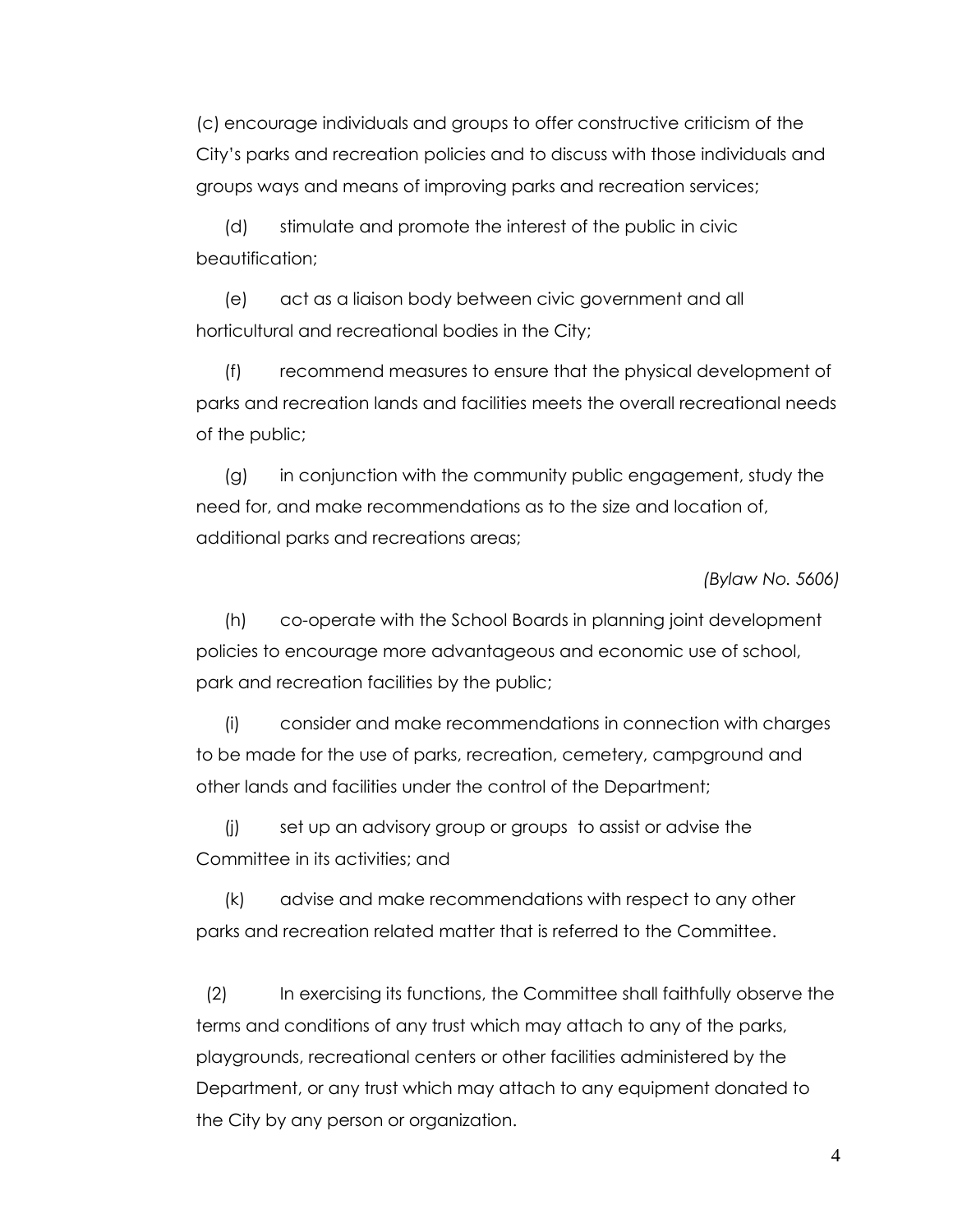#### **Member Eligibility and Appointment**

4(1) The Committee shall consist of the following members:

(a) one member of City Council;

(b) nine persons residing in Moose Jaw.

i. one must be a citizen representative of the senior citizen community (55+ years old).

ii. one must be a citizen representative of the youth community  $(16 - 23)$ years old).

*(Bylaw No. 5606)*

 (2) In making appointments pursuant to clause (1)(b), City Council shall consider residents who demonstrate a keen interest and leadership in parks, recreation, leisure and cultural activities but who do not necessarily represent any specific organization.

 (3) The Mayor shall be an *ex officio*, non-voting member of the Committee.

 (4) Except for the Mayor, all Committee members shall be appointed by, and serve at the pleasure of, City Council.

 (5) For 2020 only, the appointments of one-half of the Committee members shall be for one-year terms beginning January 1, 2020 and expiring December 31, 2020, and the appointments of the other half of the Committee members shall be for two-year terms beginning January 1, 2020 and expiring December 31, 2021.

*(Bylaw No. 5606)*

 (6) Following the initial appointments to the Committee under subsection (5), Committee member appointments shall be for two year terms.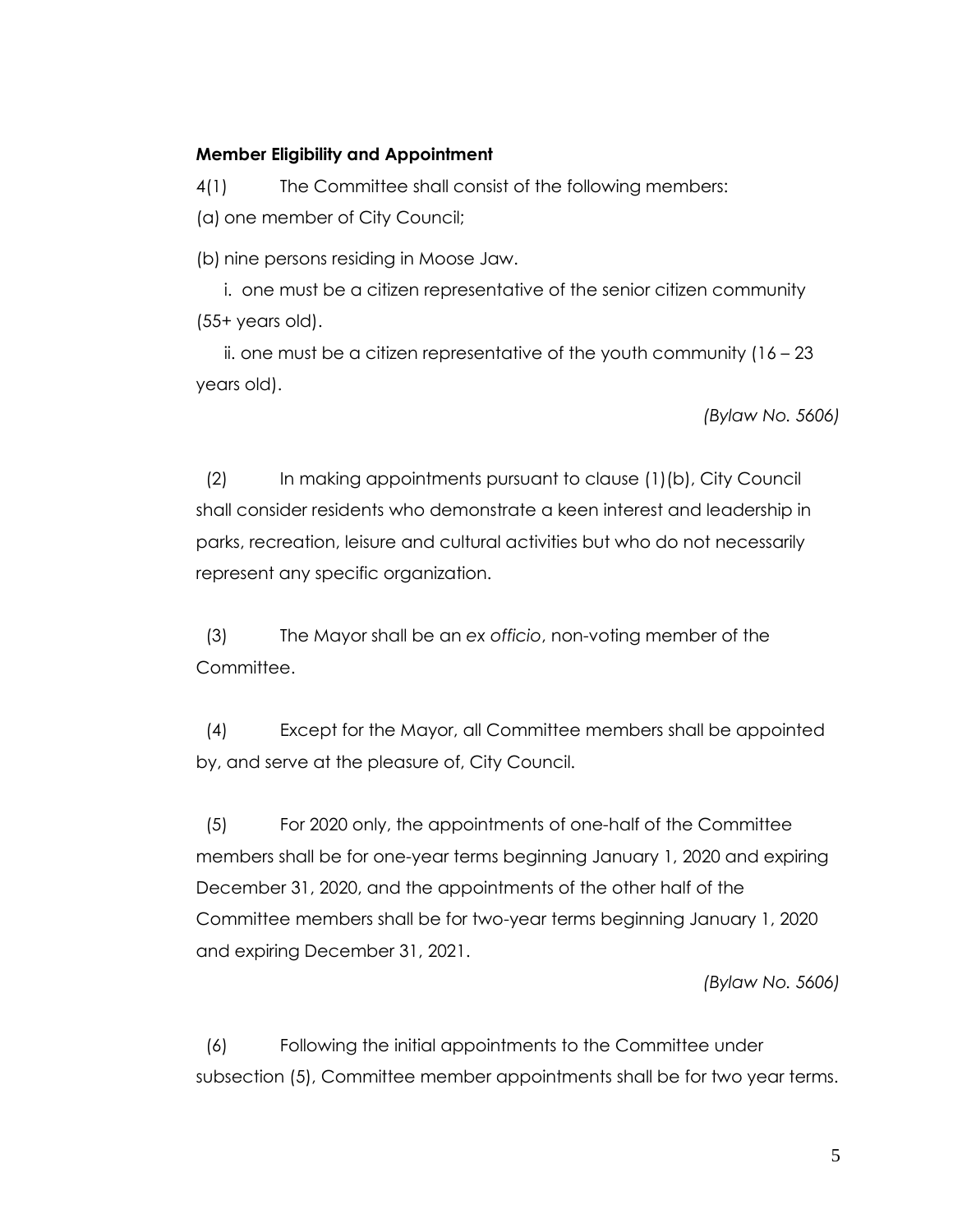(7) A Committee member's appointment will automatically terminate when:

(a) in the case of a member of City Council, the member ceases to be a member of City Council;

(b) a member appointed pursuant to clause 4(1)(b) ceases to be a resident of the City; or

(c) the member's seat becomes vacant through resignation or death.

 (8) On the recommendation by the Committee, City Council may terminate a Committee member's appointment:

(a) if the member fails to attend three consecutive Committee meetings without, in the Committee's opinion, a reasonable excuse.

(b) when there is permanent incapacity of a member; or

(c) for cause.

 (9) Where a Committee member's appointment expires or is terminated under this section, City Council may appoint another person to fill the vacancy for the remainder of the term of the member being replaced.

 (10) In the event that City Council is unable to appoint a new member to the Committee before a member's appointment expires through the passage of time, the member's appointment is automatically extended until a new member is appointed.

#### **Chair**

5(1) At the Committee's first meeting after January 1 of each year, the Committee members will elect one of its members to be the Chair of the Committee and elect another member to be the Committee's Vice-Chair. *(Bylaw No. 5606)*

6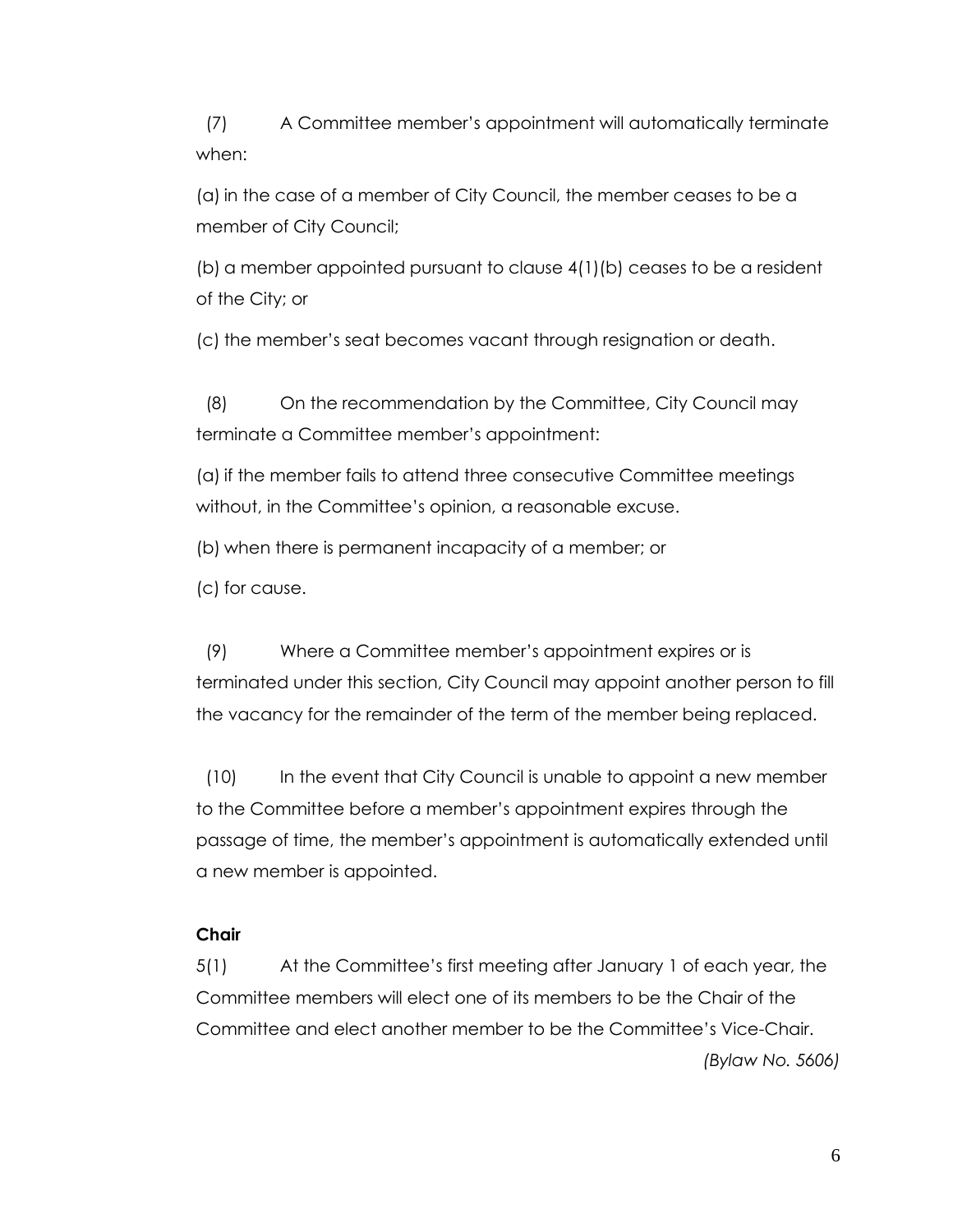(2) The Chair shall preside over all Committee meetings at which the Chair is present, and the Vice Chair will preside over the Committee Meetings or portions thereof when the Chair is not present.

 (3) When neither the Chair nor the Vice-Chair is present at a Committee meeting or portion thereof, the Committee members who are present may elect a member to preside over that meeting or portion thereof.

### **Meetings and Procedure**

6(1) The Committee shall hold its meetings at the time and place determined by the Committee, except for the months of July and August.

```
(Bylaw No. 5606)
```
 (2) Meetings in addition to those under subsection (1) shall be at the time and place determined by the Chair.

7(1) The Committee will conduct its proceedings in accordance with the Procedure Bylaw.

 (2) Notwithstanding subsection (1), the Committee may adopt general rules of procedure as long as they are not in conflict with the rules of procedure in the Procedure Bylaw.

# **Conflict of Interest**

8 The Committee members will conduct themselves in accordance with the Code of Ethics Bylaw.

# **Bylaw Repealed**

9 Bylaw No. 4501 is repealed.

# **Coming into Force**

10 This Bylaw comes into force on September 1, 2011.